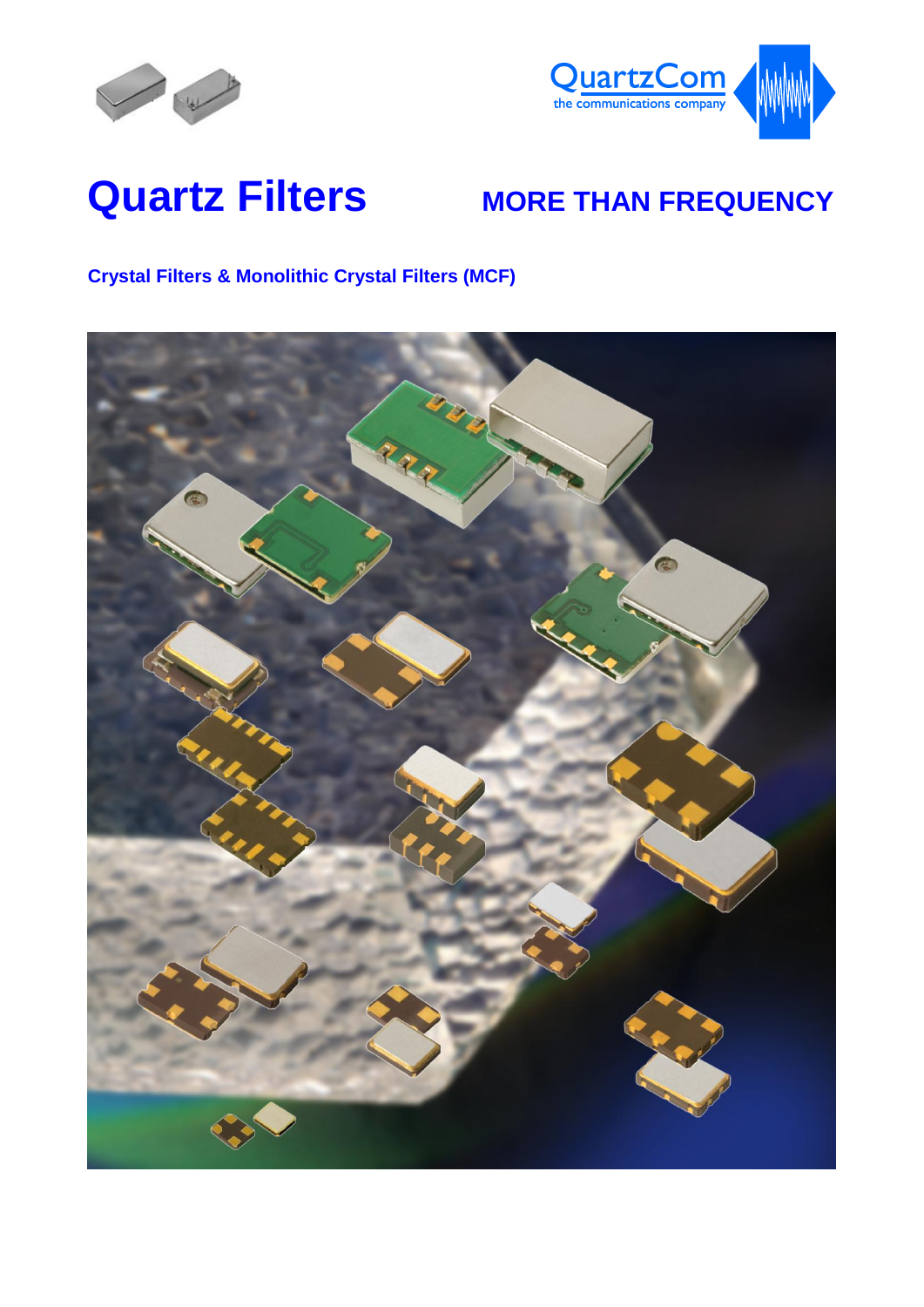## **Quartz Filter**



### **Ceramic packaged SMD MCF**

| <b>Type</b>   | <b>Nominal</b><br><b>Frequenc</b><br>v | Pole           |      | <b>Pass Band</b> | <b>Attenuation</b><br><b>Band</b> |             | max. | <b>Ripple Insertion</b><br><b>Loss</b> | <b>Attenuation</b><br><b>Guaranteed</b> |                     | <b>Terminal Impedance</b><br>$Z_{IN} = Z_{OUT}$ |  |
|---------------|----------------------------------------|----------------|------|------------------|-----------------------------------|-------------|------|----------------------------------------|-----------------------------------------|---------------------|-------------------------------------------------|--|
|               | [MHz]                                  |                | [dB] | $[$ kHz $]$      | [dB]                              | $[$ kHz $]$ | [dB] | [dB]                                   | IdB1                                    | $F$ o ~ $\pm$ kHz ] | $[\Omega N]$ pF $N$ pF]                         |  |
| 21S7A         | 21.4000                                | $\overline{2}$ | 3    | $\pm 3.75$       | 18                                | ±18         | 1.0  | 1.5                                    | 50                                      | $-910 \pm 10$       | 850 // 6.0                                      |  |
| 21S7B         | 21.4000                                | 4              | 3    | ±3.75            | 35                                | ±14         | 1.0  | 2.5                                    | 80                                      | $-910 \pm 10$       | 1000 // 4.5<br>$Cc = 4.5$                       |  |
| 21S12B        | 21.4000                                | 4              | 3    | ±6.0             | 30                                | ±20         | 1.0  | 2.5                                    | 80                                      | $-910 \pm 10$       | 1500 // 2.0<br>$Cc = 8.0$                       |  |
| 21S15A        | 21.4000                                | $\overline{2}$ | 3    | ±7.5             | 15                                | ±25         | 1.0  | 1.5                                    | 50                                      | $-910 + 10$         | 1500 // 2.0                                     |  |
| 21S15B        | 21.4000                                | 4              | 3    | ±7.5             | 35                                | ±25         | 1.0  | 2.5                                    | 80                                      | $-910 \pm 10$       | 1500 // 5.0<br>$Cc = 5.0$                       |  |
| 21S30A        | 21.4000                                | $\overline{2}$ | 3    | ±15.0            | 15                                | $+45$       | 1.0  | 1.5                                    | 45                                      | $-910 + 10$         | $3000$ // 0                                     |  |
| 21S30B        | 21.4000                                | 4              | 3    | ±15.0            | 35                                | ±50         | 1.0  | 2.5                                    | 80                                      | $-910 \pm 10$       | $3000$ // -1.5 Cc = 6.0                         |  |
| 32S8A         | 32.7680                                | 2              | 3    | ±4.0             | 40                                | ±40         | 1.0  | 2.0                                    | 60                                      | $-910 \pm 10$       | 650 // 4.5                                      |  |
| <b>38S8AF</b> | 38.4000                                | $\overline{2}$ | 3    | ±4.0             | 40                                | ±40         | 1.0  | 2.0                                    | 65                                      | $-910 \pm 10$       | 650 // 4.5                                      |  |
| <b>45S7BF</b> | 45.0000                                | 4              | 3    | $\pm 3.75$       | 30                                | ±12         | 1.0  | 4.0                                    | 80                                      | $-910 \pm 10$       | 550 // 2.5<br>$Cc = 15.5$                       |  |
| 45S15BF       | 45.0000                                | 4              | 3    | ±7.5             | 35                                | ±25         | 1.0  | 3.0                                    | 80                                      | $-910 \pm 10$       | $900$ // 2.0<br>$Cc = 7.0$                      |  |
| 45S12BF       | 45.0000                                | 4              | 3    | ±6.0             | 30                                | ±20         | 1.0  | 3.0                                    | 80                                      | $-910 \pm 10$       | 950 // 1.2<br>$Cc = 8.0$                        |  |
| 45S12BF10     | 45.1000                                | 4              | 3    | ±6.0             | 30                                | ±20         | 1.0  | 3.0                                    | 80                                      | $-910 + 10$         | 950 // 1.2<br>$Cc = 8.0$                        |  |
| 45S20BF       | 45.0000                                | 4              | 3    | ±10.0            | 25                                | ±25         | 1.0  | 3.0                                    | 80                                      | $-910 \pm 10$       | $1'000$ // 1.6<br>$Cc = 5.0$                    |  |
| 45S30BF       | 45.0000                                | 4              | 3    | ±15.0            | 30                                | ±50         | 1.0  | 3.0                                    | 80                                      | $-910 + 10$         | 1500 // 0.7<br>$Cc = 3.0$                       |  |
| 45S34AF       | 45.0000                                | $\overline{2}$ | 3    | ±17.0            | 15                                | ±60         | 1.0  | 2.5                                    | 65                                      | $-910 \pm 10$       | 800 // 2.9                                      |  |
| <b>70S15A</b> | 70.0000                                | 2              | 3    | ±7.5             | 18                                | ±20         | 1.0  | 3.0                                    | 50                                      | $-910 \pm 10$       | $1500$ // -1                                    |  |
| 73S13B        | 73,0000                                | 4              | 3    | ±6.5             | 30                                | $+20$       | 1.0  | 4.0                                    | 70                                      | $-910 \pm 10$       | $1700$ // -0.6 Cc = -1.3                        |  |
| 90S7A         | 90.0000                                | $\overline{2}$ | 3    | ±10.0            | 15                                | ±35         | 1.0  | 4.0                                    | 30                                      | $-910 \pm 10$       | $1800$ // $-0.8$                                |  |
| 92S6A         | 92.1600                                | 2              | 3    | ±3.0             | 30                                | ±30         | 1.0  | 3.0                                    | 30                                      | $-910 \pm 10$       | $2000$ // -1                                    |  |

| operating temperature range                                        | $-20 \sim +70$ °C<br>$-30 \sim +75 \degree C$<br>$-40 \sim +85$ °C | commercial application<br>on request<br>industrial application |  |  |  |  |
|--------------------------------------------------------------------|--------------------------------------------------------------------|----------------------------------------------------------------|--|--|--|--|
| packaging units for SMD type                                       | tape & reel:                                                       | 500 or 1k pieces                                               |  |  |  |  |
| other nominal frequencies<br>nace hand and attonuations on roquest |                                                                    |                                                                |  |  |  |  |

#### **other nominal frequencies , pass band and attenuations on request**









#### Example for IR reflow soldering temperature

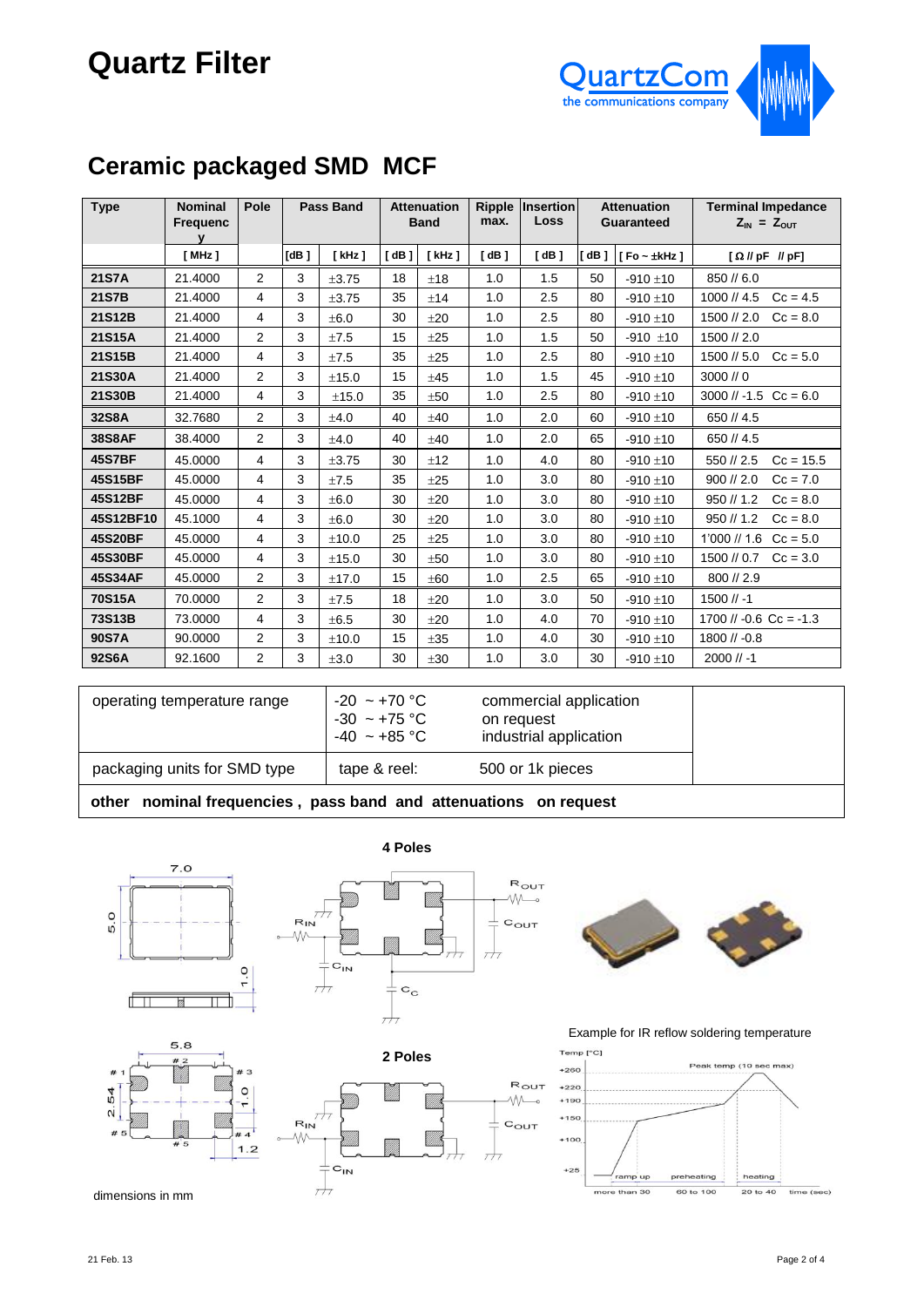

#### **Metal packaged SMD & Through hole MCF**

| <b>Type</b>   | <b>Nominal</b><br>Frequency | Pole           | <b>Pass Band</b> |            |                      | <b>Attenuation</b><br>Ripple<br><b>Band</b> |      | <b>Insertion</b><br>Loss |          | <b>Attenuation</b><br><b>Guaranteed</b> | <b>Terminal Impedance</b><br>$Z_{IN} = Z_{OUT}$ |            |
|---------------|-----------------------------|----------------|------------------|------------|----------------------|---------------------------------------------|------|--------------------------|----------|-----------------------------------------|-------------------------------------------------|------------|
|               | [MHz]                       |                | [dB]             | [kHz]      | $\lceil$ dB $\rceil$ | $[$ kHz $]$                                 | [dB] | [dB]                     | [dB]     | [ $Fo - \pm kHz$ ]                      | $[\Omega NpF NpF]$                              |            |
| <b>21M7A</b>  | 21.4000                     | $\overline{2}$ | 3                | ±3.75      | 20                   | ±18.0                                       | 0.5  | 1.5                      | 35<br>50 | $+350 - +1000$<br>$-200 - 1000$         | 850 // 6.0                                      |            |
| <b>21M7B</b>  | 21.4000                     | 4              | 3                | ±3.75      | 40                   | ±14.0                                       | 1.0  | 2.5                      | 65<br>80 | $+350 - +1000$<br>$-200 - 1000$         | 850 // 5.0                                      | $Cc = 18$  |
| 21M15A        | 21.4000                     | $\overline{2}$ | 3                | ±7.5       | 18                   | $\pm 25.0$                                  | 0.5  | 1.5                      | 35<br>50 | $+350 - +1000$<br>$-200 - 1000$         | 1500 // 2.0                                     |            |
| 21M15B        | 21.4000                     | 4              | 3                | ±7.5       | 40                   | ±25.0                                       | 1.0  | 2.5                      | 65<br>80 | $+350 - +1000$<br>$-200 - 1000$         | 1500 // 2.0                                     | $Cc = 8$   |
| 35M8ET        | 35.4000                     | 10             | 3                | ±4.0       | 50                   | ±8.0                                        | 1.0  | 5.0                      | 80       | ±1000                                   | 50                                              |            |
| 35M26ET       | 35.4000                     | 10             | 3                | ±13.0      | 55                   | ±22.0                                       | 1.0  | 3.0                      | 80       | ±1000                                   | 50                                              |            |
| 45M7AF        | 45.0000                     | $\overline{2}$ | 3                | $\pm 3.75$ | 10                   | ±12.5                                       | 1.0  | 2.0                      | 65       | $-910$                                  | 200 // 4.0                                      |            |
| <b>45M7BF</b> | 45.0000                     | 4              | 3                | $\pm 3.75$ | 30                   | ±12.5                                       | 1.0  | 4.0                      | 90       | $±900 - ±1000$                          | 350/6.5                                         | $Cc = 18$  |
| 45M15AF       | 45.0000                     | 2              | 3                | ±7.5       | 15                   | ±25.0                                       | 1.0  | 2.0                      | 35<br>65 | $+900 - +1000$<br>$-900 - 1000$         | 650 // 3.0                                      |            |
| 45M15BF       | 45.0000                     | 4              | 3                | ±7.5       | 30                   | ±25.0                                       | 1.0  | 3.0                      | 90       | $±900 - ±1000$                          | 650 // 3.0                                      | $Cc = 9$   |
| 45M20BF       | 45.0000                     | 4              | 3                | ±10.0      | 30                   | $+40.0$                                     | 1.0  | 3.0                      | 90       | $±900 - ±1000$                          | 800 // 2.0                                      | $Cc = 6.5$ |
| 45M30BF       | 45.0000                     | 4              | 3                | ±15.0      | 30                   | ±50.0                                       | 1.0  | 3.0                      | 90       | $±900 - ±1000$                          | 1200 // 0.7                                     | $Cc = 3.5$ |
| 70M15B        | 70.0000                     | $\overline{4}$ | 3                | ±7.5       | 25                   | ±25.0                                       | 1.0  | 3.0                      | 70       | $+500 - +1000$<br>$-200 - 1000$         | $2000$ // -1                                    | $Cc = -1$  |
| 90M15B        | 90.0000                     | 4              | 3                | ±7.5       | 25                   | ±25.0                                       | 1.0  | 3.5                      | 70       | $+500 - +1000$<br>$-200 - 1000$         | $1400$ // -1                                    | $Cc = -1$  |

| operating temperature range                                         | $-20 \approx +70$ °C<br>$-40 \approx +85$ °C | commercial application<br>industrial application |  |  |  |
|---------------------------------------------------------------------|----------------------------------------------|--------------------------------------------------|--|--|--|
| packaging units for SMD type                                        | tape & reel:                                 | 500 or 1k pieces                                 |  |  |  |
| nominal frequencies, pass band and attenuations on request<br>other |                                              |                                                  |  |  |  |

**2 Poles & 4 Poles**

**2 Poles & 4 Poles 6 Poles, 8 Poles & 10 Poles**





| Type             |     | в    |  |  |  |
|------------------|-----|------|--|--|--|
| $UM-1$ MJ        | 8.0 | 12.0 |  |  |  |
| <b>UM-5 MJ</b>   | 6.0 | 10.0 |  |  |  |
| $UM-4$ MJ        | 4.5 | 8.5  |  |  |  |
| dimanaiana in mm |     |      |  |  |  |

dimensions in mm